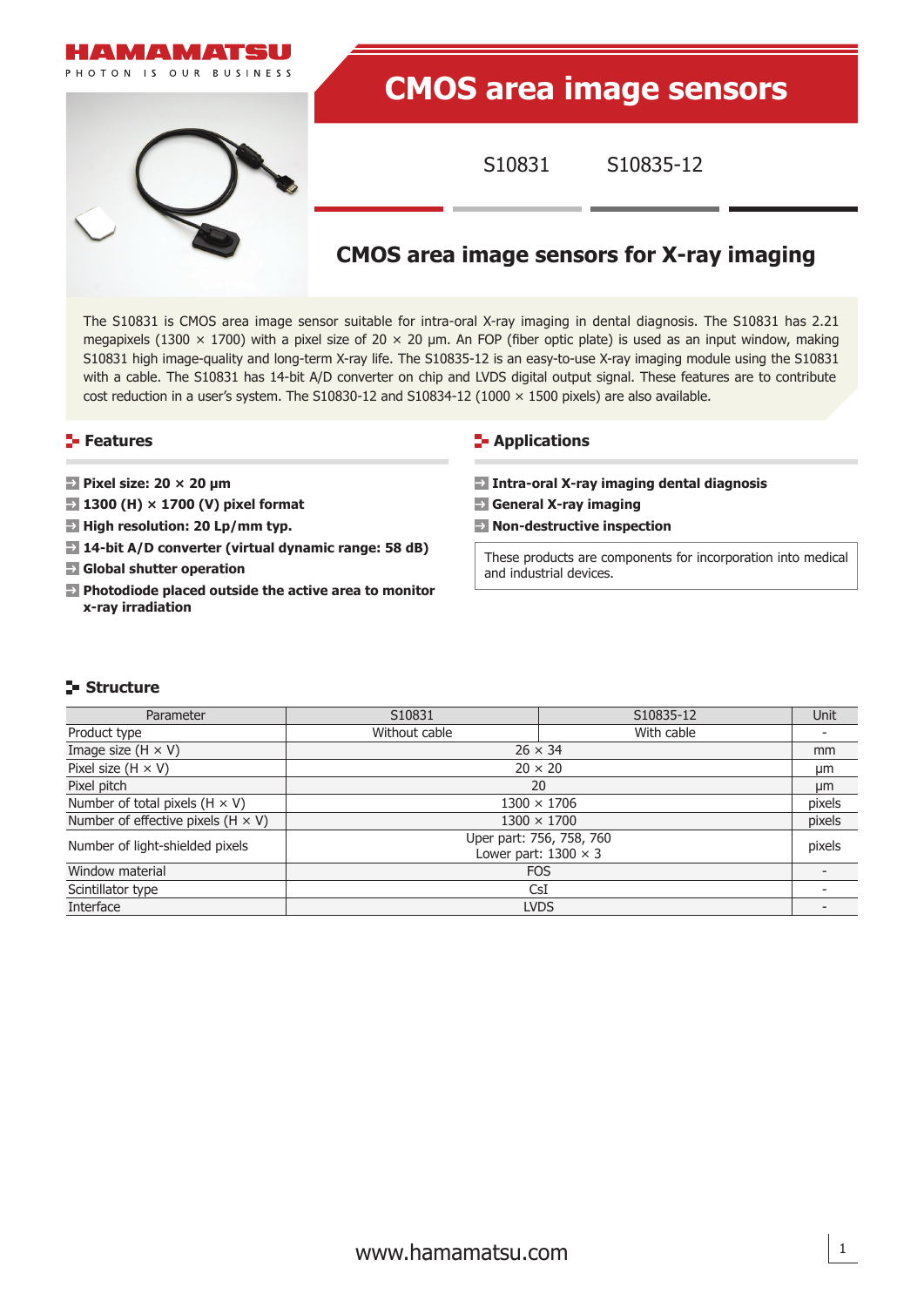#### **Absolute maximum ratings (Ta=25 °C unless otherwise noted)**

| Parameter              | Symbol    | Condition             | Min.   | Typ. | Max. | Unit          |
|------------------------|-----------|-----------------------|--------|------|------|---------------|
| Supply voltage         | Vdd       |                       | $-0.5$ |      | h    |               |
| Operating temperature  | Topr      | No dew condensation*1 |        |      | 35   | °C            |
| Operating humidity     | Hopr      | No dew condensation*1 |        |      | 70   | $\%$          |
| Operating pressure     | Popr      |                       | 700    |      | 1060 | hPa           |
| Storage temperature    | Tsta      | No dew condensation*1 | $-20$  |      | 70   | °C            |
| Storage humidity       | Hsta      | No dew condensation*1 |        |      | 70   | $\frac{0}{0}$ |
| Storage pressure       | Pstg      |                       | 700    |      | 1060 | hPa           |
| Tensile strength       | <b>TS</b> | $\vert *2 \rangle$    |        |      | 100  | N             |
| X-ray tube voltage     | Ex-rav    |                       | 20     | 70   | 90   | kV            |
| Total dose irradiation |           | $\vert *3$            |        |      | 57.6 | Gy            |

\*1: When there is a temperature difference between a product and the surrounding area in high humidity environment, dew condensation may occur on the product surface. Dew condensation on the product may cause deterioration in characteristics and reliability.

\*2: Connection between the CMOS sensor and the cable

\*3: Tube voltage=60 kV, no Al added filter

Note: Exceeding the absolute maximum ratings even momentarily may cause a drop in product quality. Always be sure to use the product within the absolute maximum ratings.

#### **Recommended operating conditions**

| Parameter               |      | Symbol   | Min.                             | Typ. | Max.         | Unit |  |
|-------------------------|------|----------|----------------------------------|------|--------------|------|--|
| Power supply            |      | Vdd      | $\overline{\phantom{a}}$<br>T./J | J.U  | ب            |      |  |
| Digital input voltage*4 | High | Vsigi(H) | ∠.⊣                              |      | $Vdd + 0.25$ |      |  |
|                         | LOW  | Vsigi(L, |                                  |      | J.ª          |      |  |

\*4: Vsigi(H) is a "High" period voltage of MST and MCLK, Vsigi(L) is a "Low" period voltage of MST and MCLK.

## **Electrical characteristics (Ta=25 °C, Vdd=5 V)**

| Parameter                     |                               | Symbol            | Min.                 | Typ.                     | Max. | Unit        |
|-------------------------------|-------------------------------|-------------------|----------------------|--------------------------|------|-------------|
|                               | Master clock pulse frequency  | f(MCLK)           |                      | 20                       | 40   | <b>MHz</b>  |
| Digital output format         |                               |                   |                      | LVDS differential output |      |             |
|                               | Digital output Image sensor*5 | f1(DO)            |                      | f(MCLK)                  |      | <b>MHz</b>  |
| frequency                     | Monitoring photodiode*6       | f2(DO)            |                      | f(MCLK)/56               |      |             |
| Digital output voltage*7      |                               | V(Domag)          |                      | 350                      |      | mV          |
| Digital output rise time*7 *8 |                               | tr(DO)            |                      |                          | 5    |             |
| Digital output fall time*7 *8 |                               | tf(DO)            |                      |                          | 5    | ns          |
| Video data                    | Image sensor*9                | VR1               |                      | f(MCLK)/14               |      | <b>MHz</b>  |
| rate                          | Monitoring photodiode         | VR <sub>2</sub>   |                      | f(MCLK)/7168             |      |             |
| Start pulse interval*10       |                               | $T(ST-I)$         | $3.28 \times 10^{7}$ |                          |      | <b>MCLK</b> |
| Integration                   | Image sensor*11               | Tint1             |                      | $PW(MST) + 394/f(MCLK)$  |      |             |
| time                          | Monitoring photodiode*12      | Tint <sub>2</sub> |                      | 6608/f(MCLK)             |      | μs          |
| Consumption                   | Image sensor*13               | P <sub>1</sub>    |                      | 55                       | 110  | mA          |
| current                       | Monitoring photodiode*14      | P <sub>2</sub>    |                      | 25                       | 50   |             |

\*5: Refer to "Timing chart (D)."

\*6: Refer to "Timing chart (A)."

\*7: The output voltage difference between LVDS differential terminals with 100 Ω termination

\*8: The time in output from 10% to 90% or from 90% to 10%

\*9: It takes 14 master clock pulse cycles to read out 1 pixel.

\*10: It takes 3.28  $\times$  10<sup>7</sup> master clock pulse cycles to read out an image. The readout of the next frame must be started after finishing the readout of previous frame.

\*11: Refer to "Timing chart". PW(MST) is "Low" period of MST (master start pulse).

e.g.: When the PW(MST) is 10 ms and f(MCLK) is 20 MHz: Integration time=10 ms + 394/20 MHz=10.0197 ms \*12: Refer to "Timing chart". The monitoring photodiode outputs every 7168 cycles of MCLK. The integration time is 6608 cycles of

MCLK, and resetting the monitoring photodiode takes 506 cycles of MCLK.

e.g.: Integration time=6608/20 MHz=330.4 μs when f(MCLK) is 20 MHz

\*13: The consumption current of image sensor chip only. f(MCLK)=20 MHz

\*14: The consumption current of image sensor chip only. Without 100 Ω termination (see "Output format" in P.7). f(MCLK)=20 MHz



2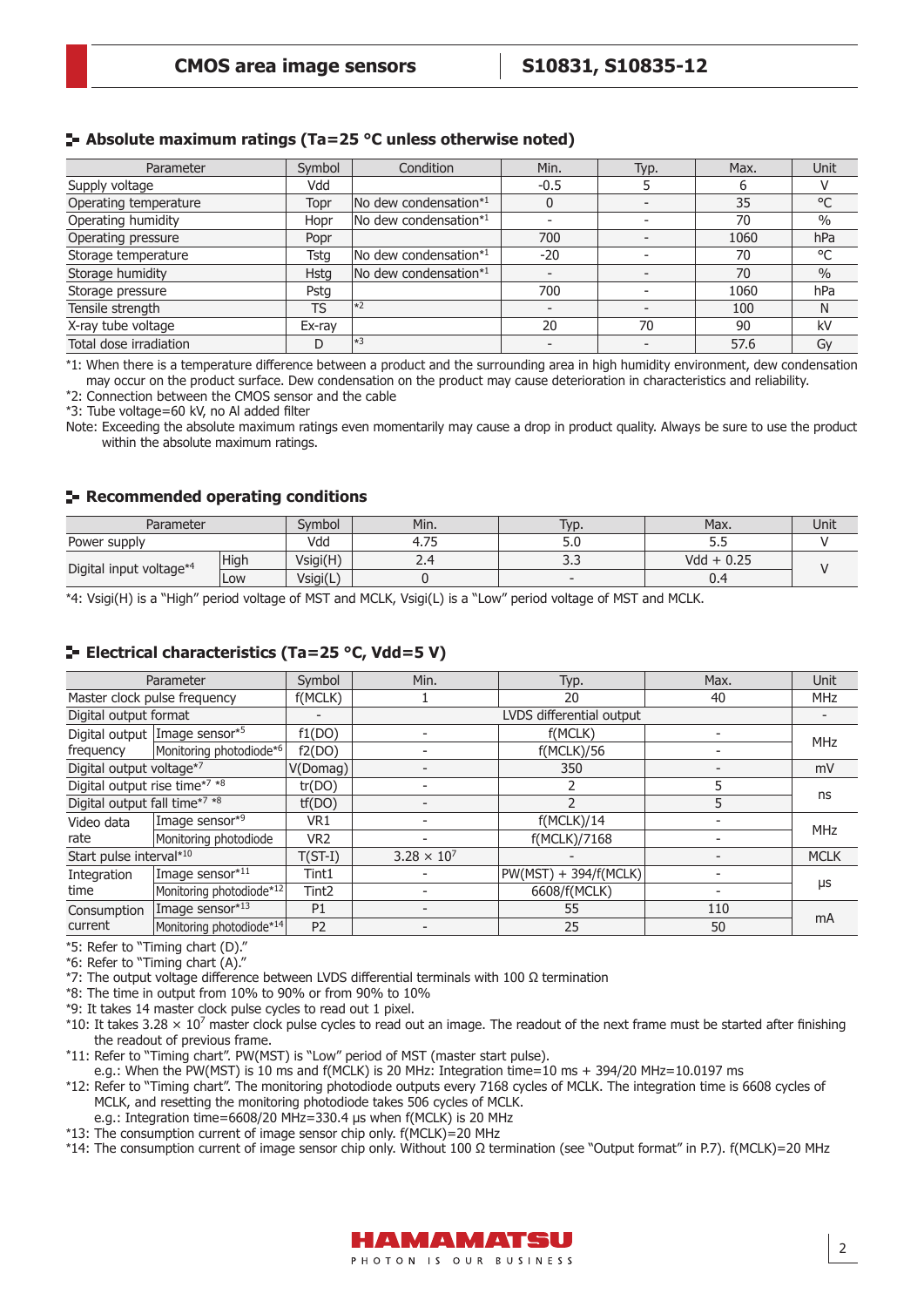**Response (S10835-12)** 

## **Resolution (S10835-12)**



## **Electrical and optical characteristics (image sensor, Ta=25 °C, Vdd=5 V)**

| Parameter                               |                  | Symbol            | Min.                     | Typ.                     | Max.   | <b>Unit</b>              |               |
|-----------------------------------------|------------------|-------------------|--------------------------|--------------------------|--------|--------------------------|---------------|
| X-ray sensitivity*15                    |                  |                   | <b>DRES</b>              | 13                       | 19     | 25                       | $LSB/\mu Gy$  |
| Saturation output                       |                  |                   | <b>Dsat</b>              | 3280                     | 4900   | $\overline{\phantom{0}}$ | <b>LSB</b>    |
| Saturation dose*15                      |                  |                   | Lsat                     | 130                      | 260    | 380                      | μGγ           |
| X-ray response nonuniformity*15 *16 *17 |                  |                   | <b>XRNU</b>              |                          |        | ±30                      | $\frac{0}{0}$ |
| Dark output effective pixels*16         |                  |                   | <b>Ddark</b>             | $\overline{\phantom{a}}$ | 200    | 490                      | LSB/s         |
| Readout noise                           |                  |                   | <b>DNread</b>            | $\overline{\phantom{a}}$ | 6.2    | 18                       | LSB rms       |
| Dynamic range*18                        |                  | DR                | 45                       | 58                       |        | dB                       |               |
| X-ray resolution $*15$                  |                  | Resox-ray         | 15                       | 20                       |        | Lp/mm                    |               |
| Contrast transfer function*19           |                  |                   | <b>CTF</b>               | 0.15                     | 0.23   | $\overline{\phantom{0}}$ |               |
|                                         | Point            | White spot        |                          |                          |        | 20                       |               |
| Blemish* <sup>15</sup>                  | $defect*^{20}$   | <b>Black spot</b> |                          | $\overline{\phantom{0}}$ |        | 20                       |               |
|                                         |                  | Cluster defect*21 |                          | $\overline{\phantom{a}}$ |        | 3                        |               |
|                                         | Column defect*22 |                   |                          |                          |        | 0                        |               |
| Defect line*15 *23                      |                  |                   | DL                       | $\overline{\phantom{a}}$ |        | 15                       | lines         |
| X-ray life*24                           |                  |                   | $\overline{\phantom{0}}$ |                          | 144000 | $\qquad \qquad$          | shots         |

\*15: Tube voltage=70 kV, tube current=6 mA, SID=510 mm, no Al added filter

\*16: Average value, excluding defect pixels

\*17: XRNU (%) = (∆S/S) × 100

S is the average value of an X-ray output signal.

∆S is the difference between S and the maximum or the minimum value of X-ray output signals.

∆S is calculated from an X-ray image corrected by dark subtraction excluding any defect.

XRNU specification is not applied to 5 pixels from the edge of effective pixels.

- $*18$ : DR=20  $\times$  log (Dsat/DNread)
- \*19: 10 line pairs/mm
- \*20: White spot > 4900 LSB/s at effective pixels: 10 times of the maximum of dark output

Black spot > 50% reduction in response relative to adjacent pixels, measured at half of the saturation output \*21: Continuous 2 to 9 point defects

\*22: Continuos 10 or more point defects (except a defect line)

\*23: A defect line consists of 10 or more point defects in 1 pixel width.

\*24: 400 µGy/shot, 60 kVp, no Al added filter



3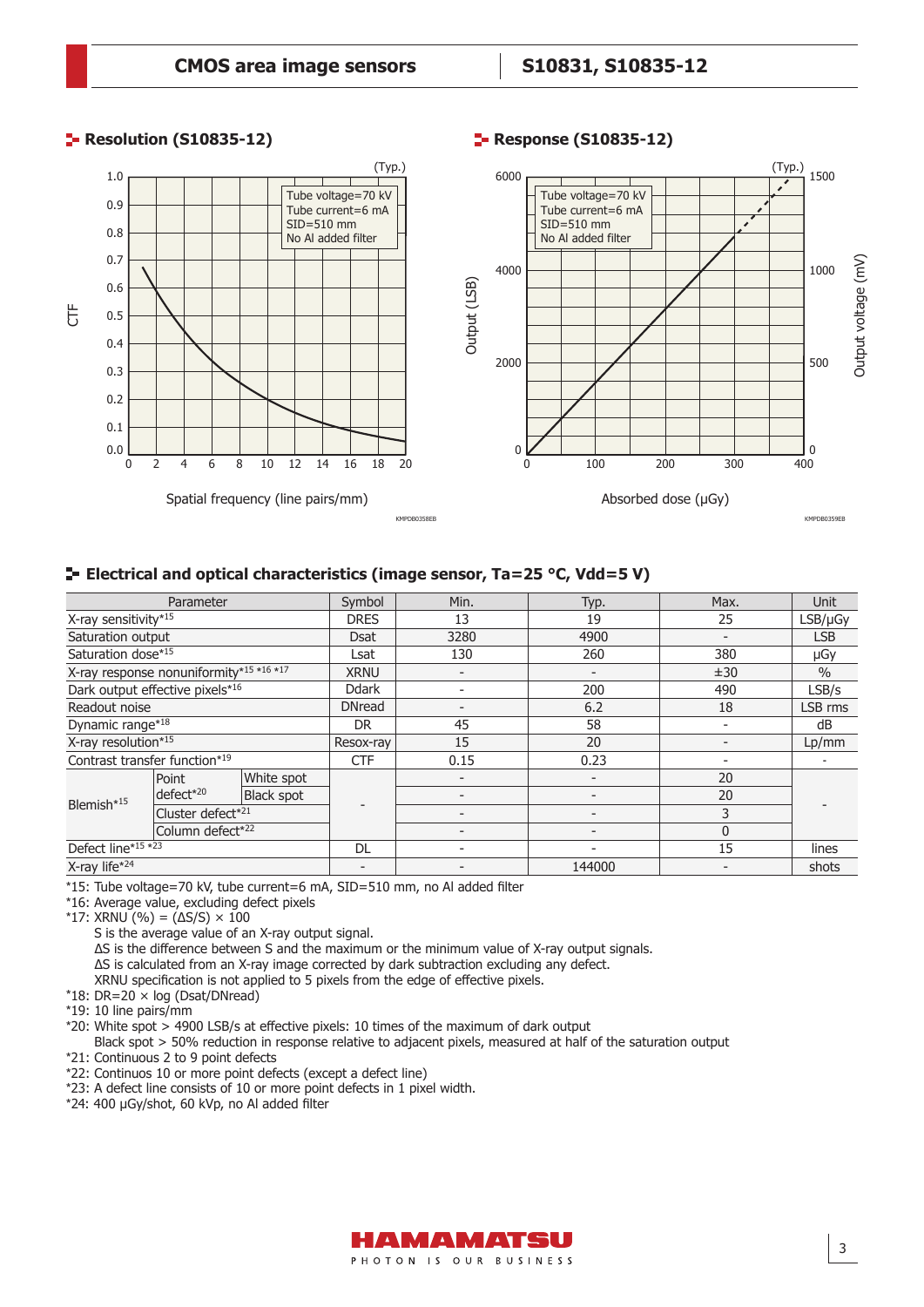|  |  | $\blacktriangleright$ Electrical and optical characteristics (monitoring photodiode, Ta=25 °C, Vdd=5 V) |
|--|--|---------------------------------------------------------------------------------------------------------|
|  |  |                                                                                                         |

| Parameter               | Symbol     | Min.                     | Typ.   | Max. | Unit        |
|-------------------------|------------|--------------------------|--------|------|-------------|
| X-ray sensitivity*25    | <b>MPD</b> | $\overline{\phantom{a}}$ | 63     |      | $LSB*^{26}$ |
| Saturation output*25    | Dsat MPD   | $\overline{\phantom{a}}$ | $\sim$ | 1023 | <b>LSB</b>  |
| A/D converter offset*27 | Offset MPD | 426                      | 432    | 438  | ∟SB         |
| Random noise*28         | Nmd MPD    | U.I                      | 0.4    | 1.0  | LSB rms     |

\*25: Tube voltage=70 kV, tube current=6 mA, SID=510 mm and no Al added filter

\*26: The unit means the output of the monitoring photodiode when the dose rate is 1  $\mu$ Gy/ms.

\*27: An A/D converter offset is a mode value of monitoring photodiode data without X-ray irradiation. "Mode" is a statistic term and the number that appears the most often in a set of numbers. This value is dependent on the PC and environment, and varies per sensor. \*28: Random noise is a standard deviation of a series of monitoring photodiode data without X-ray irradiation.

## **Electrical and optical characteristics (A/D converter, Ta=25 °C, Vdd=5 V)**

| Parameter                | Svmbol | Image sensor | Trigger photodiode | Unit |
|--------------------------|--------|--------------|--------------------|------|
| Resolution               | RESC   |              |                    | bit  |
| Connection time          | tCON   | 14/f(MCLK)   | 7168/f(MCLK)       |      |
| Conversion voltage range |        | $0$ to 4     | 0 to Vdd           |      |

#### **Block diagram**



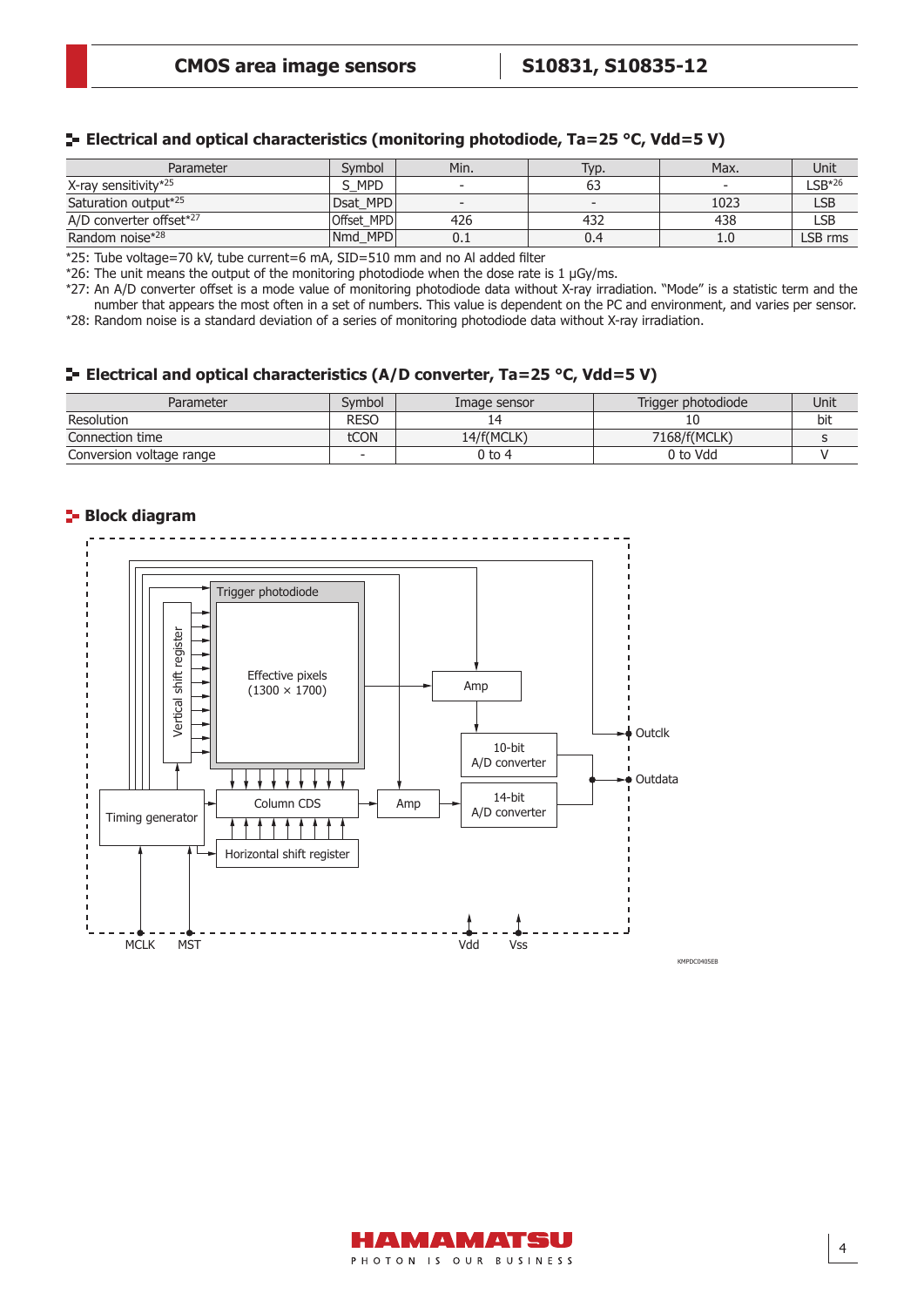#### **Timing chart**



(A) Continuously checking some X-ray radiation with monitoring the data of trigger photodiode by an external circuit

(B) The MST should be set at low and integration of each pixel is to start when X-ray input is detected. The Integration time is almost same as the low width of the MST. It can be controlled by an external circuit

(software, firmware, etc.).

(C) Just after the MST is set at high, the integration is to finish and readout starts.

(D) Each readout row has a header part, which consists of 28 high levels of the Outdata.

(E) (F) After completion readout, the Outclk and the Outdata automatically move to state of trigger photodiode Note: For details of timing charts (A) to (F), see P.6 to 7.

KMPDC0406EA

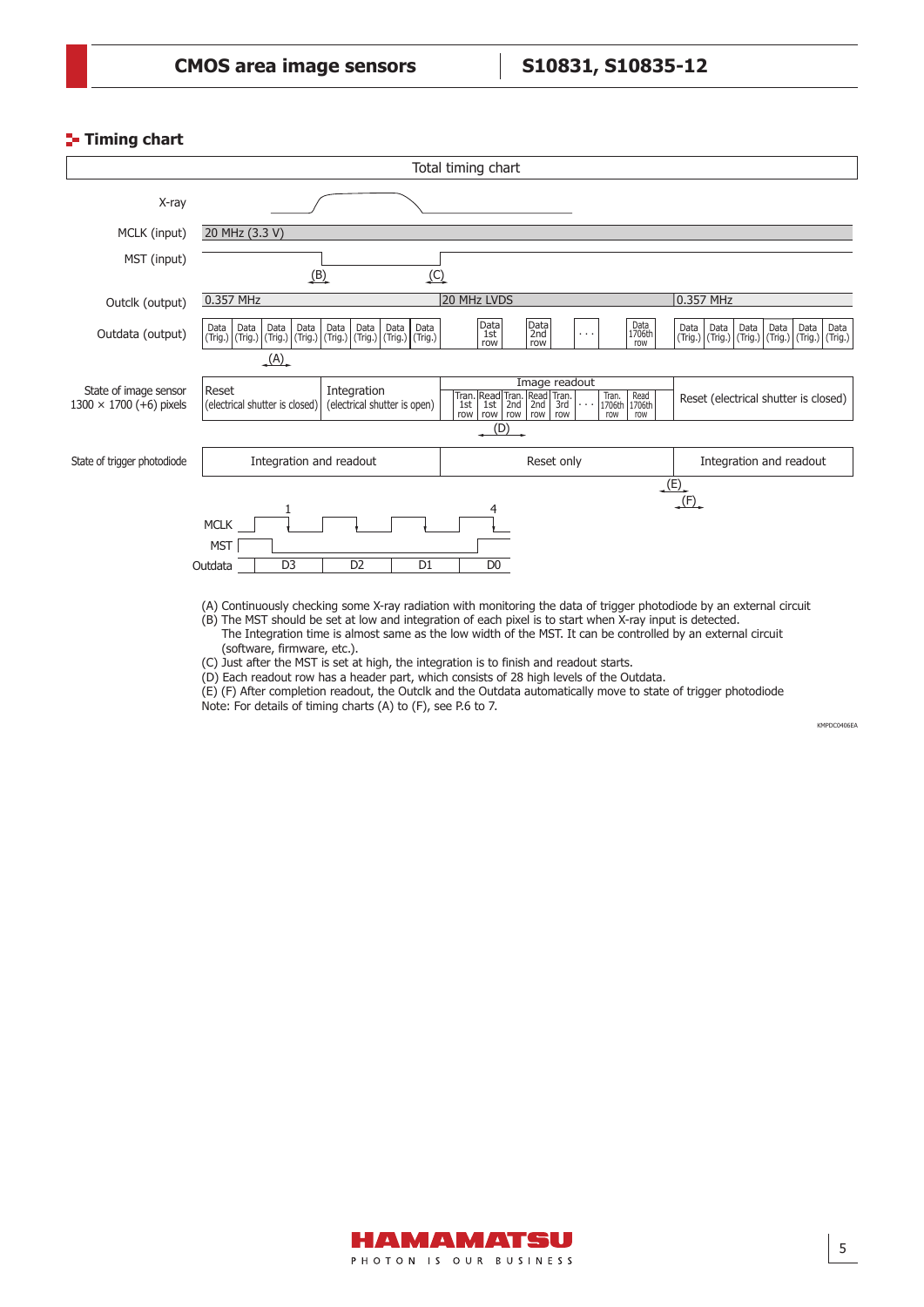|                                                     | (A) Trigger photodiode data readout                                                                                        |
|-----------------------------------------------------|----------------------------------------------------------------------------------------------------------------------------|
| MST <sup>-</sup>                                    | <u> Astronomini</u>                                                                                                        |
|                                                     | 129<br>ППГ<br>Outdata → 0.357 MHz<br>9876543210                                                                            |
|                                                     | Reset<br>Pixel                                                                                                             |
| Trigger photodiode<br>Trigger photodiode<br>readout | Integration<br>Integration<br>Reset<br>Reset<br>Readout<br>Readout<br>KMPDC0358EA                                          |
|                                                     | (B) Image data integration start                                                                                           |
| MST <sup>-</sup>                                    | MCLK 20 MHz JUULUU                                                                                                         |
|                                                     | Outclk → 0.357 MHz<br>Outdata → 0.357 MHz                                                                                  |
| Pixel                                               | Reset<br>Integration                                                                                                       |
| Trigger photodiode                                  | Reset or integration                                                                                                       |
| Trigger photodiode<br>readout                       | KMPDC0359EA                                                                                                                |
|                                                     | (C) Image data readout start                                                                                               |
| MST <sub>_</sub>                                    | 1390<br>MCLK 20 MHz]]]]]]]]]]]]]]]]]]]                                                                                     |
|                                                     | Outclk →0.357 MHz<br>,,,,,,,,,,<br>,,,,,,,,,,,,<br>Ш<br>Outdata → 0.357 MHz<br>13 12 11 10 9 8 7 6<br>$\rightarrow$ 20 MHz |
| (Hsync) -                                           | <b>Integration</b>                                                                                                         |
| Pixel<br>Pixel readout                              | Reset<br>Readout<br>Hold on<br>Transfer of<br>1st row<br>all pixels<br>the 1st row<br>1st pixel                            |
| Trigger photodiode<br>Trigger photodiode<br>readout | Reset or integration<br>Reset                                                                                              |

KMPDC0360EB Note: All on-chip timing circuits are reset at rise of MST, and the operations of trigger photodiode readout are stopped at this time.

 $6$ 

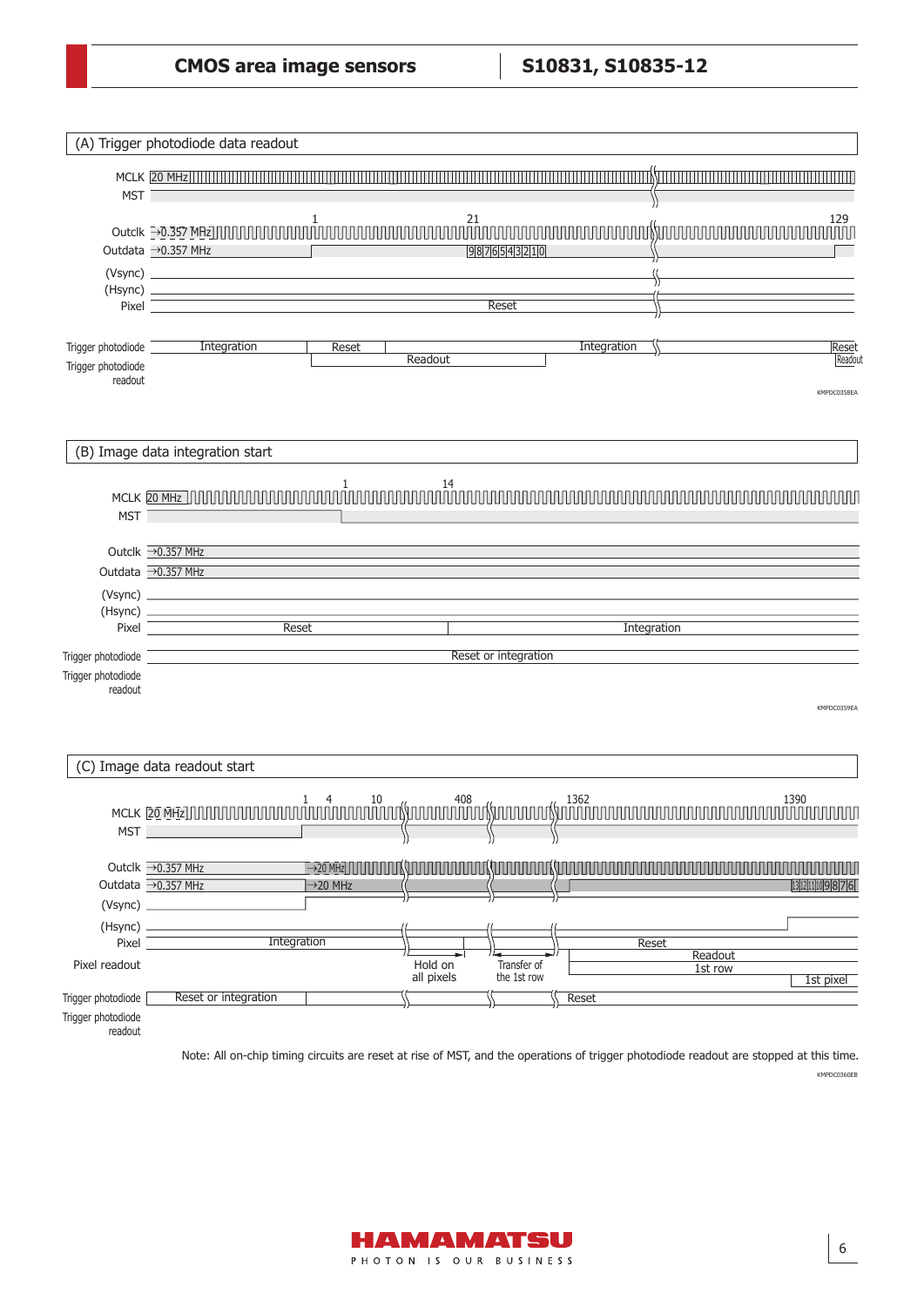|                                                     | (D) Image data readout                                                                                                                                                                                                                                                                                                                                                                                                                                                                                                                  |
|-----------------------------------------------------|-----------------------------------------------------------------------------------------------------------------------------------------------------------------------------------------------------------------------------------------------------------------------------------------------------------------------------------------------------------------------------------------------------------------------------------------------------------------------------------------------------------------------------------------|
| <b>MST</b>                                          | uuu Yuuuu Yuuu<br>חחחחחחחחחחול)ו                                                                                                                                                                                                                                                                                                                                                                                                                                                                                                        |
| Outdata →20 MHz<br>(Vsync)                          | 29<br>$\frac{43}{\Box \Box \Box}$<br>18229<br>19209<br>1<br>Outclk →20 MHz<br>UUU<br>13 12 11 10 9 8 7 6 5 4 3 2 1 0 13 12 11 10                                                                                                                                                                                                                                                                                                                                                                                                        |
| (Hsync)<br>Pixel                                    | Reset                                                                                                                                                                                                                                                                                                                                                                                                                                                                                                                                   |
| Pixel readout                                       | Readout<br>Readout<br>Transfer<br>1st row<br>2nd row<br>of the<br>1300th pixel<br>1st pixel<br>2nd                                                                                                                                                                                                                                                                                                                                                                                                                                      |
| Trigger photodiode<br>Trigger photodiode<br>readout | 2nd row<br>Reset<br>KMPDC0370EB                                                                                                                                                                                                                                                                                                                                                                                                                                                                                                         |
|                                                     | (E) Image readout end                                                                                                                                                                                                                                                                                                                                                                                                                                                                                                                   |
| <b>MST</b>                                          | 56<br>1                                                                                                                                                                                                                                                                                                                                                                                                                                                                                                                                 |
| (Vsync)<br>(Hsync)<br>Pixel<br>Pixel readout        | الممواليهم<br>$\prod \rightarrow 0.357 \text{ MHz}$<br>Outclk $\rightarrow$ 20 MHz<br>Outdata →20 MHz<br>$\rightarrow$ 0.357 MHz<br>3210<br><b>Reset</b><br>Readout<br>1706th row<br>1300th pixel                                                                                                                                                                                                                                                                                                                                       |
| Trigger photodiode<br>Trigger photodiode<br>readout | Integration<br>Reset<br>KMPDC0371EB                                                                                                                                                                                                                                                                                                                                                                                                                                                                                                     |
|                                                     | (F) Image readout end (trigger photodiode)                                                                                                                                                                                                                                                                                                                                                                                                                                                                                              |
| <b>MST</b>                                          |                                                                                                                                                                                                                                                                                                                                                                                                                                                                                                                                         |
| (Vsync)<br>(Hsync)                                  | $\begin{array}{l} \text{Out} \\ \text{Out} \\ \text{Out} \\ \end{array} \begin{array}{l} \text{21} \\ \text{22} \\ \text{10} \\ \text{11} \\ \text{11} \\ \text{12} \\ \text{13} \\ \text{14} \\ \text{16} \\ \text{17} \\ \text{18} \\ \text{19} \\ \text{19} \\ \text{10} \\ \text{11} \\ \text{10} \\ \text{11} \\ \text{11} \\ \text{11} \\ \text{11} \\ \text{11} \\ \text{11} \\ \text{11} \\ \text{11} \\ \text{11} \\ \text{11} \\ \$<br>129<br>nnn<br>Outdata 20 MHz                                 → 0.357 MHz<br>9876543210 |
| Pixel                                               | Reset                                                                                                                                                                                                                                                                                                                                                                                                                                                                                                                                   |
| Pixel readout                                       | Readout<br>1706th row<br>1300th pixel                                                                                                                                                                                                                                                                                                                                                                                                                                                                                                   |
| Trigger photodiode<br>Trigger photodiode<br>readout | Reset<br>Integration<br>Reset<br>Integration<br><b>Reset</b><br>Readout<br>Readout                                                                                                                                                                                                                                                                                                                                                                                                                                                      |

KMPDC0372EB Note: Just after image data is finished, the 1st readout of trigger photodiode is not valid, because integration time is shorter than others.

 $\vert$  7

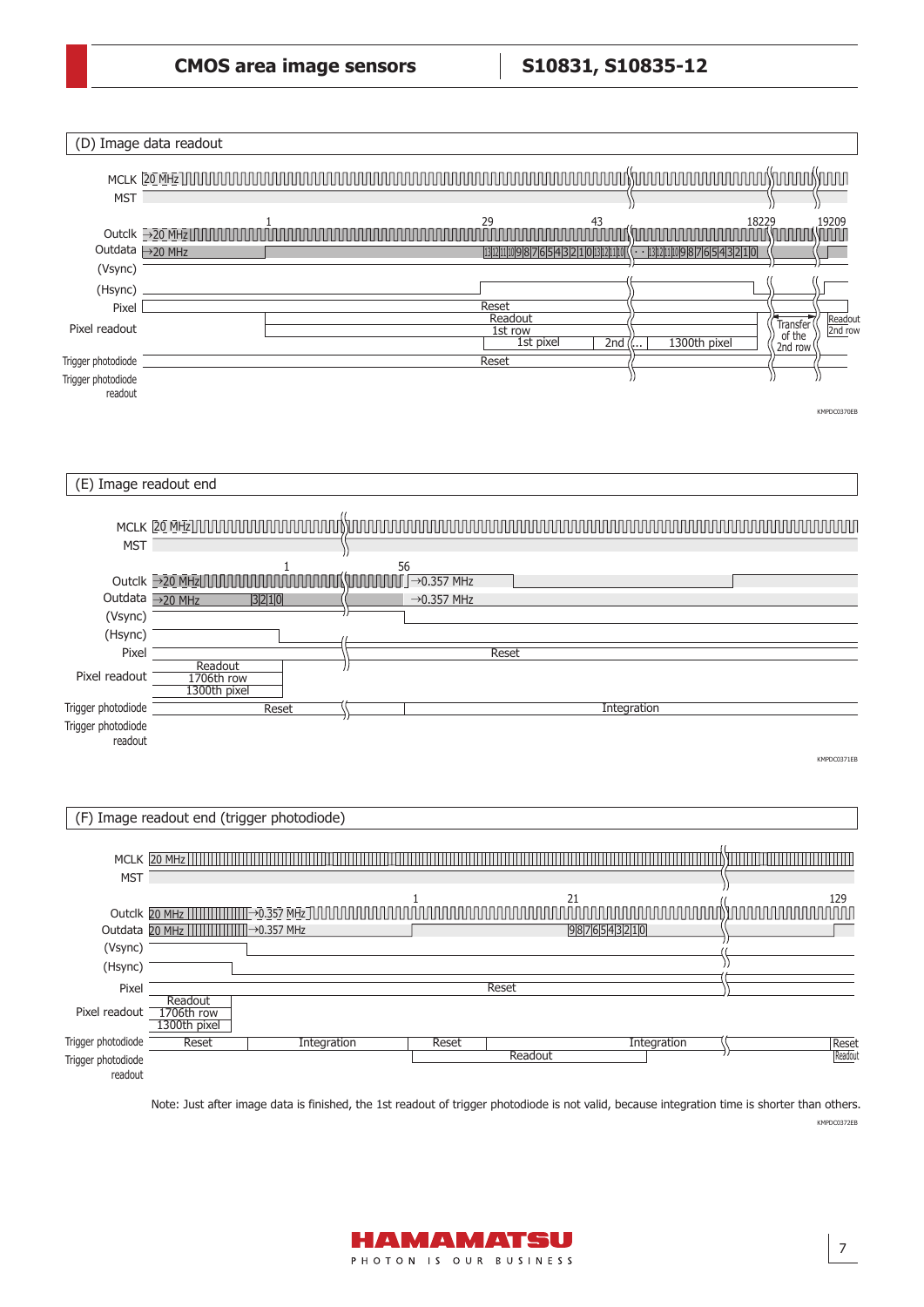## **Output format (Ta=25 °C, Vdd=5 V)**

With 100 Ω termination (LVDS output mode)

| Parameter                          | Svmbol | Min. | T <sub>VD</sub> . | Max. | Unit |
|------------------------------------|--------|------|-------------------|------|------|
| Differential output swing          | Vod    | 247  |                   | 454  | mV   |
| Offset voltage                     | Vos    |      | . . <u>.</u>      |      |      |
| Current (100 $\Omega$ termination) | I100   |      | ں ر               |      | mA   |

#### $\blacksquare$  Without 100 Ω termination (CMOS output mode)

| Parameter      |               | Symbol | Min. | lvr<br><b>v</b> L | Max.                          | Unit |
|----------------|---------------|--------|------|-------------------|-------------------------------|------|
| Output voltage | High<br>level | Voa    |      | . .               |                               |      |
|                | Low level     | Vos    |      |                   | $\mathsf{u} \cdot \mathsf{v}$ |      |

## **Dimensional outlines (unit: mm)**



Tolerance unless otherwise noted: ±0.3 Values in parentheses indicate reference. Weight: 11.3 g

KMPDA0270ED

#### **Pin connections**

| Pin no.               | <b>Description</b> | I/O | Function                             |
|-----------------------|--------------------|-----|--------------------------------------|
|                       | Vdd                |     | Power supply voltage (5 V)           |
|                       | <b>Vss</b>         |     | Ground                               |
|                       | Outdata a          | 0   | Video output signal (LVDS, positive) |
| 4                     | Reserve            |     |                                      |
|                       | Outdata b          | O   | Video output signal (LVDS, negative) |
| 6                     | Reserve            |     |                                      |
|                       | Outclk a           | O   | Trigger signal (LVDS, positive)      |
| 8                     | Reserve            |     |                                      |
| 9                     | Outclk b           | 0   | Trigger signal (LVDS, negative)      |
| 10                    | Reserve            |     |                                      |
| 11                    | <b>MST</b>         |     | Master start signal                  |
| 12                    | Reserve            |     |                                      |
| 13                    | <b>MCLK</b>        |     | Master clock signal                  |
| 14                    | Reserve            |     |                                      |
| HAMAMATSU<br>$\Omega$ |                    |     |                                      |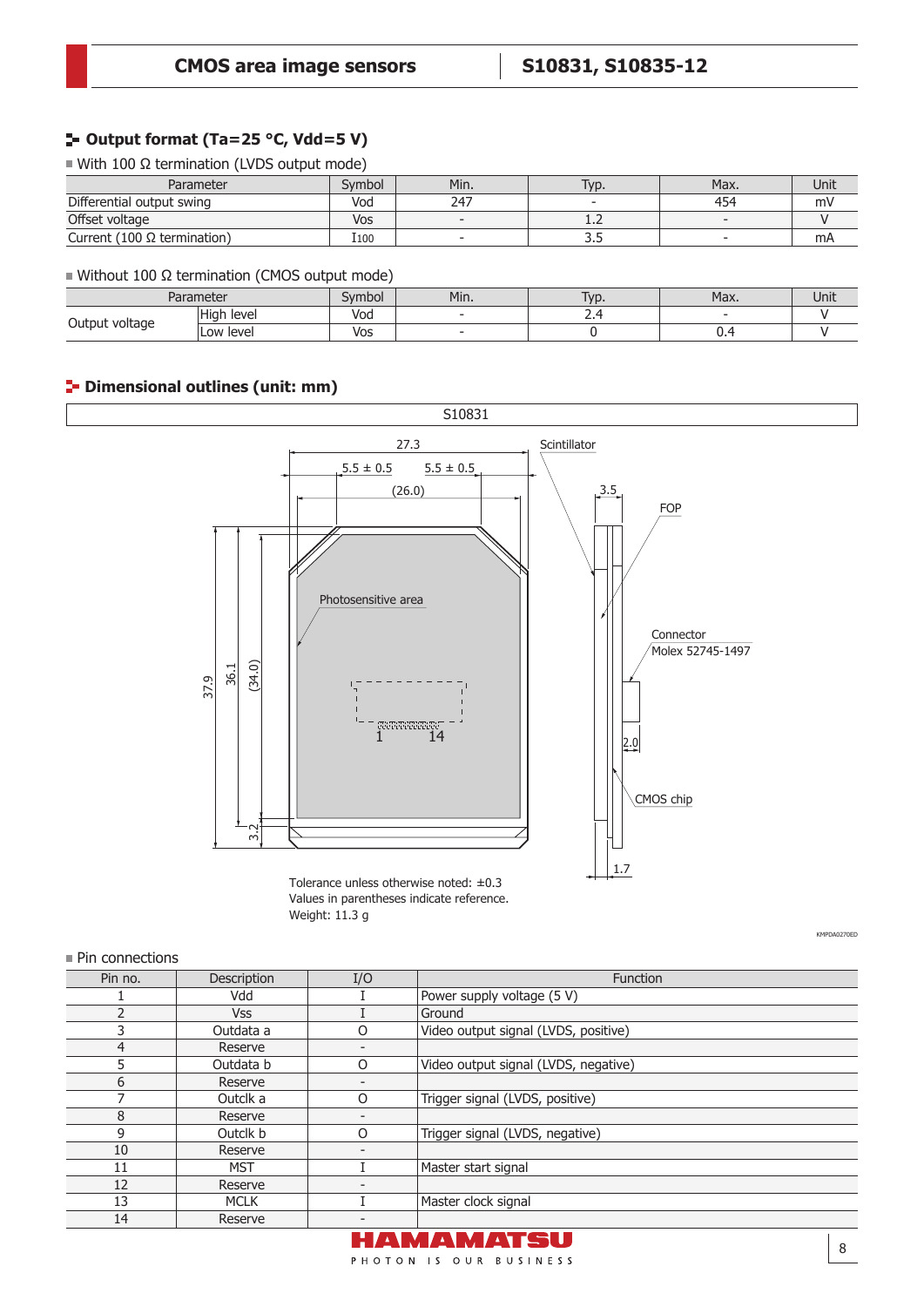# S10835-12  $\blacksquare$  Entire view



Pin no. Description 5 Outdata b 6 Outclk a 7 Outclk b 8 MCLK

KMPDA0255EC

Cable diameter:  $\phi$ 3.7  $\pm$  0.3 Material of CMOS sensor package: ABS Material of cable sheath: PVC Weight: 48 g

KMPDA0254EC

#### ■ CMOS sensor







Standard packing: polypropylene box in moisture-proof bag [1 product/bag, bag size (W  $\times$  H  $\times$  D): 200  $\times$  50  $\times$  150 gross weight: about 320 g]